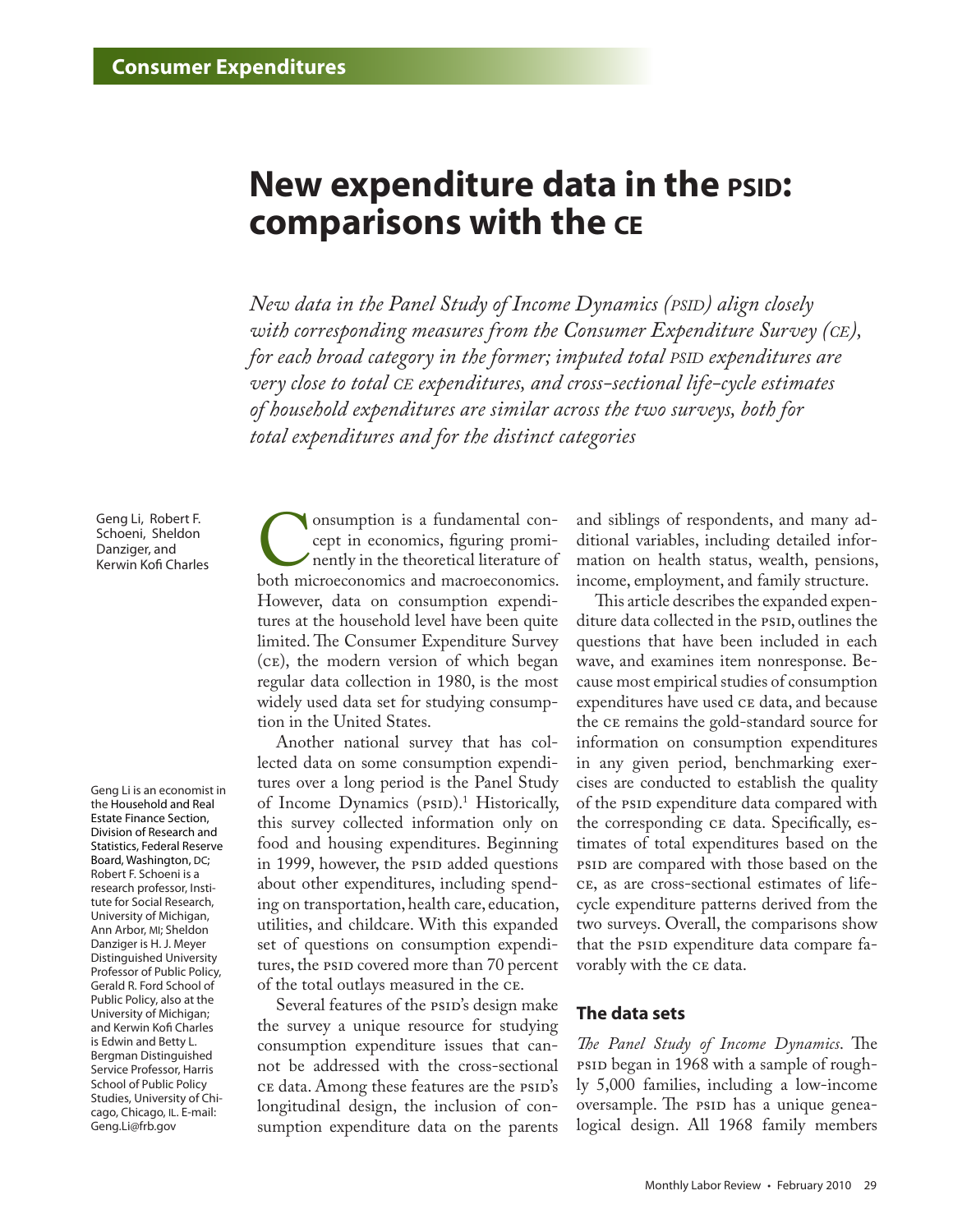living in households are followed in future waves. When children left their parents' homes or when couples who were married in 1968 separated or divorced, both individuals were followed and continue to be interviewed today. In addition, children born to sample members after 1968 are followed. Thus, since 1968, interviews have been completed with numerous members of the same extended families, including siblings, parents and adult children, and, in some cases, grandparents and grandchildren.

The sample grew to nearly 10,000 households by 1997. Then, budget constraints resulted in about two-thirds of the low-income oversample being dropped, reducing the sample to about 6,500 families. Because sample members are followed when they leave the PSID family and form a new one, 7,822 families completed interviews in 2003. Consistently high core response rates of 95 percent to 98 percent, together with the fact that the sample is replenished through births and marriages, enable the PSID, when weighted appropriately, to remain representative of the U.S. population.<sup>2</sup>

Families were interviewed annually from 1968 to 1997 and every other year since 1997. The interviews, which averaged 72 minutes in 2003, are completed by telephone for 97 percent of the families and face to face for the other 3 percent. Expenditures are reported for the family as a whole, with a psip family defined as a group of people living together. Family members are generally related by blood, marriage, or adoption, but unrelated persons can be part of a psip family if they permanently reside together and share both income and expenses.

Exhibit 1 reports the spending questions from the 2003 wave, along with an indication of whether the same or a similar question was asked in earlier waves. As mentioned, the psip included a few expenditure questions from the start. Spending on food eaten at home has been collected in all but three waves, spending on food away from home in all but four waves. Housing-related expenditures have been included in many waves, with data on mortgage payments collected in all but 6 years since 1968. Rental payments for housing and property taxes have been included in most waves. Utility payments were collected from 1981 to 1983, dropped for 15 years, and added back in 1999. Childcare spending was asked in each wave since 1988 and in several earlier years.

In 1999, the expenditure questions were expanded. Four questions on out-of-pocket spending for health care were added: hospital and nursing home care, doctor's visits, prescription drugs, and insurance premiums.3 Assessments of educational expenses include payments for tuition, books, supplies, and room and board. Transporta-

tion-related expenses (for up to three owned or leased vehicles) include outlays on vehicles, vehicle loan and lease payments, downpayments on vehicles, vehicle insurance payments, gasoline, repairs and maintenance, parking, bus fares, and taxicabs.

The period over which psid expenditures are reported—weekly, monthly, or yearly—varies across spending categories. Even when a preferred period is specified in the questionnaire, respondents usually are allowed to report spending over alternative periods if doing so facilitates recall. Table 1 summarizes item nonresponse rates and the period of reported spending for the 1999, 2001, and 2003 waves. For food at home, respondents are asked to report the amount they currently spend in an average week, but they are allowed to report annual or monthly amounts. Because the question mentions "average week" in each of the 1999, 2001, and 2003 waves, 89 percent of respondents report a weekly amount. Questions about spending on food delivered and food away from home are asked right after the question about food at home, but the question does not specify that they be reported for an average week. As a result, 48 percent and 68 percent, respectively, of respondents report these expenditures as weekly amounts.

Education and child care spending are reported on an annual basis for the previous calendar year (that is, in the 2001 interview, respondents report spending for calendar year 2000), whereas health care spending is reported for the previous 2 calendar years combined. Most housing and transportation expenses refer to current spending and typically are reported for an average month. Respondents are asked to report annual spending for home and vehicle insurance and for property taxes because these payments are not typically made on a monthly basis.

Item nonresponse is low in the PSID. (See column 1 of table 1). In most spending categories, less than 2 percent of families failed to report a valid response. Nonresponse was highest for housing insurance and health insurance payments, at 8 percent and 11 percent, respectively. For food, the most extensively studied expenditure, 1.3 percent had invalid responses for food at home, while 0.9 percent had invalid responses for food eaten away from home.<sup>4</sup>

*The Consumer Expenditure Survey*. In addition to fulfilling its role as the official source for the Consumer Price Index, the ce is used to answer various important research questions about household consumption. For example, David Cutler and Lawrence Katz used ce data to describe the dispersion of total expenditures in the U.S. popula-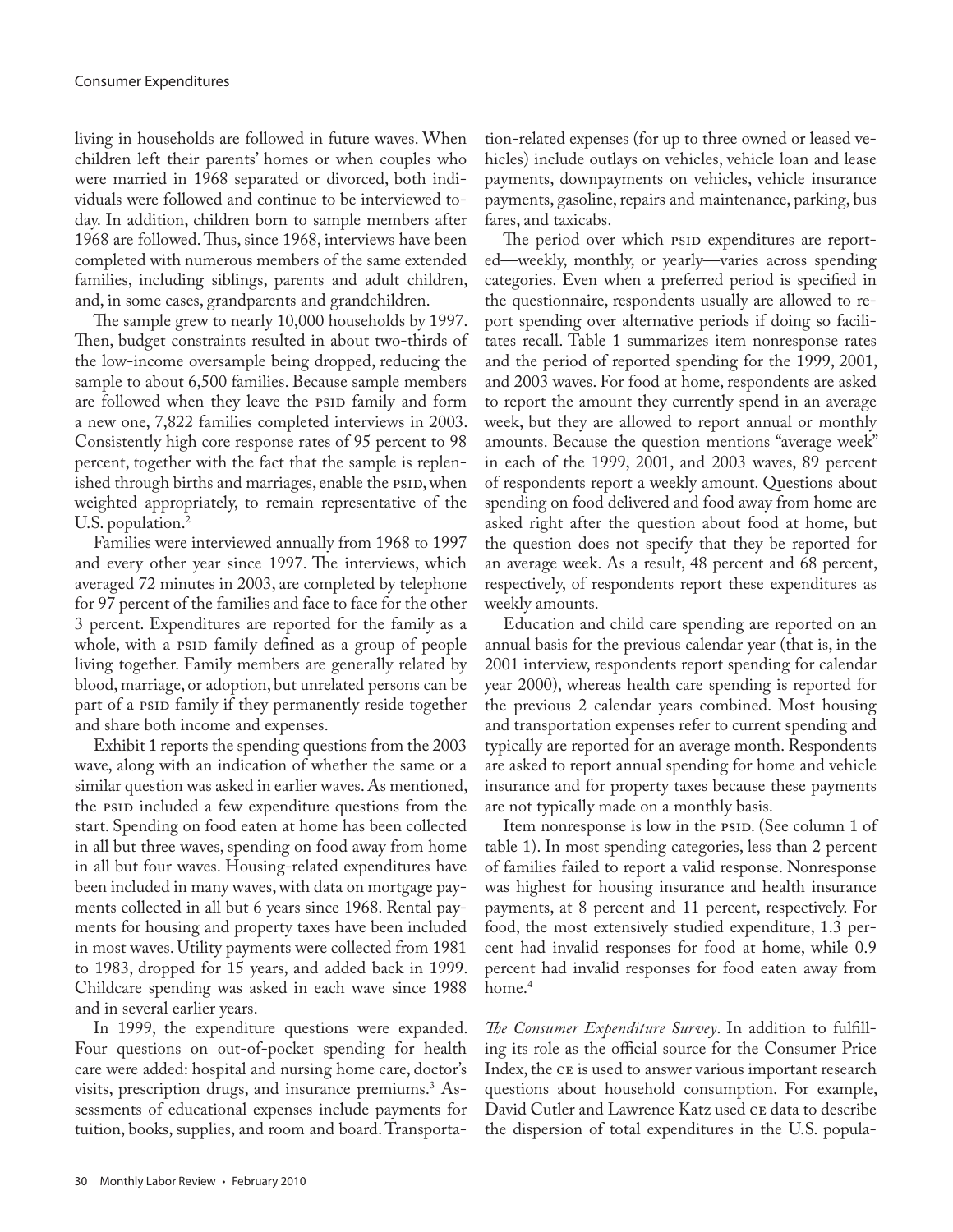| Item nonresponse and time period of reporting in the Panel Survey of Income Dynamics, average for 1999-2003 <sup>1</sup><br>Table 1. |                                      |                                              |                           |                                          |                 |                |                 |              |  |
|--------------------------------------------------------------------------------------------------------------------------------------|--------------------------------------|----------------------------------------------|---------------------------|------------------------------------------|-----------------|----------------|-----------------|--------------|--|
|                                                                                                                                      | Percent of<br>families<br>with valid | Are<br>unfolding<br><b>brackets</b><br>used? | <b>Period of spending</b> |                                          |                 |                |                 |              |  |
| <b>Expenditure category</b>                                                                                                          |                                      |                                              | <b>Asked in the</b>       | Actually reported by respondent, percent |                 |                |                 |              |  |
|                                                                                                                                      | response                             |                                              | survey                    | <b>Weekly</b>                            | <b>Biweekly</b> | <b>Monthly</b> | <b>Annually</b> | <b>Other</b> |  |
| Food:                                                                                                                                |                                      |                                              |                           |                                          |                 |                |                 |              |  |
|                                                                                                                                      | 98.7                                 | No                                           | weekly                    | 89.4                                     | 2.1             | 7.9            | 0.5             | 0.0          |  |
|                                                                                                                                      | 99.1                                 | No                                           | not defined               | 68.3                                     | 2.2             | 27.7           | 1.7             | .0           |  |
|                                                                                                                                      | 99.9                                 | No                                           | not defined               | 48.0                                     | 6.9             | 41.3           | 3.7             | $\Omega$     |  |
| Housing:                                                                                                                             |                                      |                                              |                           |                                          |                 |                |                 |              |  |
|                                                                                                                                      | 99.3                                 | No                                           | monthly                   | .0                                       | .0              | 100.0          | .0              | .0           |  |
|                                                                                                                                      | 99.0                                 | No                                           | monthly                   | $\mathcal{A}$                            | $\cdot$ 1       | 99.3           | .3              | .0           |  |
|                                                                                                                                      | 91.7                                 | No                                           | annual                    | .0                                       | .0              | .0             | 100.0           | 0.           |  |
|                                                                                                                                      | 93.9                                 | No                                           | annual                    | $\Omega$                                 | .0              | .0             | 100.0           | 0.           |  |
|                                                                                                                                      | 96.6                                 | No                                           | monthly                   | .0                                       | 0.              | 99.2           | .7              | $\cdot$ 1    |  |
|                                                                                                                                      | 95.2                                 | No                                           | monthly                   | .0                                       | .0              | 91.3           | 8.0             | .8           |  |
|                                                                                                                                      | 96.0                                 | No                                           | monthly                   | .0                                       | 0.              | 86.7           | 9.8             | 3.4          |  |
|                                                                                                                                      | 99.8                                 | No                                           | monthly                   | .0                                       | $\Omega$ .      | 97.2           | 2.2             | 6.6          |  |
| Transportation:                                                                                                                      |                                      |                                              |                           |                                          |                 |                |                 |              |  |
|                                                                                                                                      | 99.1                                 | No                                           | monthly                   | .0                                       | .0              | 96.2           | .4              | 3.4          |  |
|                                                                                                                                      | 98.1                                 | No                                           | annual                    | $\Omega$ .                               | 0.              | .0             | 2100.0          | .0           |  |
|                                                                                                                                      | 99.9                                 | No                                           | monthly                   | .0                                       | .0              | 98.8           | $\cdot$ 1       | 1.1          |  |
|                                                                                                                                      | 92.9                                 | No                                           | annual                    | $\Omega$                                 | .0              | 22.1           | 77.9            | 0.           |  |
|                                                                                                                                      | 97.8                                 | No                                           | monthly                   | .0                                       | .0              | 100.0          | .0              | .0           |  |
|                                                                                                                                      | 99.0                                 | No                                           | monthly                   | .0                                       | .0              | 100.0          | .0              | $0.$         |  |
|                                                                                                                                      | 99.1                                 | No                                           | monthly                   | .0                                       | 0.              | 100.0          | 0.              | .0           |  |
|                                                                                                                                      | 99.6                                 | No                                           | monthly                   | .0                                       | .0              | 100.0          | .0              | .0           |  |
|                                                                                                                                      | 99.7                                 | No                                           | monthly                   | $\Omega$                                 | .0              | 100.0          | $\Omega$        | $\Omega$     |  |
|                                                                                                                                      | 99.8                                 | No                                           | monthly                   | .0                                       | 0.              | 100.0          | $\Omega$ .      | .0           |  |
|                                                                                                                                      | 99.8                                 | No                                           | monthly                   | .0                                       | .0              | 100.0          | $\Omega$        | .0           |  |
|                                                                                                                                      | 99.2                                 | No                                           | annual                    | .0                                       | .0              | .0             | 100.0           | .0           |  |
|                                                                                                                                      | 99.3                                 | No                                           | annual                    | $\Omega$                                 | 0.              | 0.             | 100.0           | 0.           |  |
| Health care:                                                                                                                         |                                      |                                              |                           |                                          |                 |                |                 |              |  |
|                                                                                                                                      | 99.6                                 | Yes                                          | $(^3)$                    | $(^3)$                                   | $(^3)$          | $(^3)$         | $(^3)$          | $(^3)$       |  |
|                                                                                                                                      | 99.3                                 | Yes                                          | (3)                       | $(^3)$                                   | (3)             | (3)            | $(^3)$          | (3)          |  |
| Prescription drugs in-home medical care,                                                                                             | 99.3                                 | Yes                                          | $(^3)$                    | $(^3)$                                   | $(^3)$          | $(^3)$         | $(^3)$          | $(^3)$       |  |
| special facilities                                                                                                                   |                                      |                                              |                           |                                          |                 |                |                 |              |  |
|                                                                                                                                      | 88.8                                 | Yes                                          | $(^3)$                    | $(^3)$                                   | $(^3)$          | $(^3)$         | $(^3)$          | $(^3)$       |  |
| the provisue calordary.<br>13 A fundados que se a que en alguna de las decidades de las terras de la f                               |                                      |                                              |                           |                                          |                 |                |                 |              |  |

Weights are not used to calculate values in table.

the previous calendar year.

<sup>2</sup> Survey asks about down payments in the previous two calendar years, but

<sup>3</sup> Previous two calendar years combined.

one can identify the date of each down payment to determine the amount in

This article compares the PSID with the Interview Survey and shows that psid expenditures provide a good approximation to reported Interview Survey expenditures. Since the first quarter of 1999, the Interview Survey has been given to 7,000 to 8,000 households each quarter, with respondents reporting spending during the previous 3 months. The survey measures 578 separate categories at the Universal Classification Code (ucc) level, covering about 95 percent of total spending; among excluded items are spending on nonprescription drugs, household supplies, and personal care.8 The response (consumer unit cooperation) rate was 80 percent in 2000.<sup>9</sup> Because it is ps1D and Interview Survey expenditures, and not consumption,

tion across various years.5 The ce consists of the quarterly Interview Survey and the Diary survey, which together provide data on the buying habits of consumers, including expenditures, income, and basic demographic characteristics.6 The Diary Survey collects data on all spending during each day for two consecutive 1-week periods, focusing on frequently purchased items such as food, tobacco, and personal-care products. The Interview Survey, conducted in person, consists of five interviews 3 months apart, with key expenditure data collected in the last four interviews, covering a 12-month period. In both the surveys, expenditures are reported for the "consumer unit."7 The sample frame includes noninstitutionalized persons.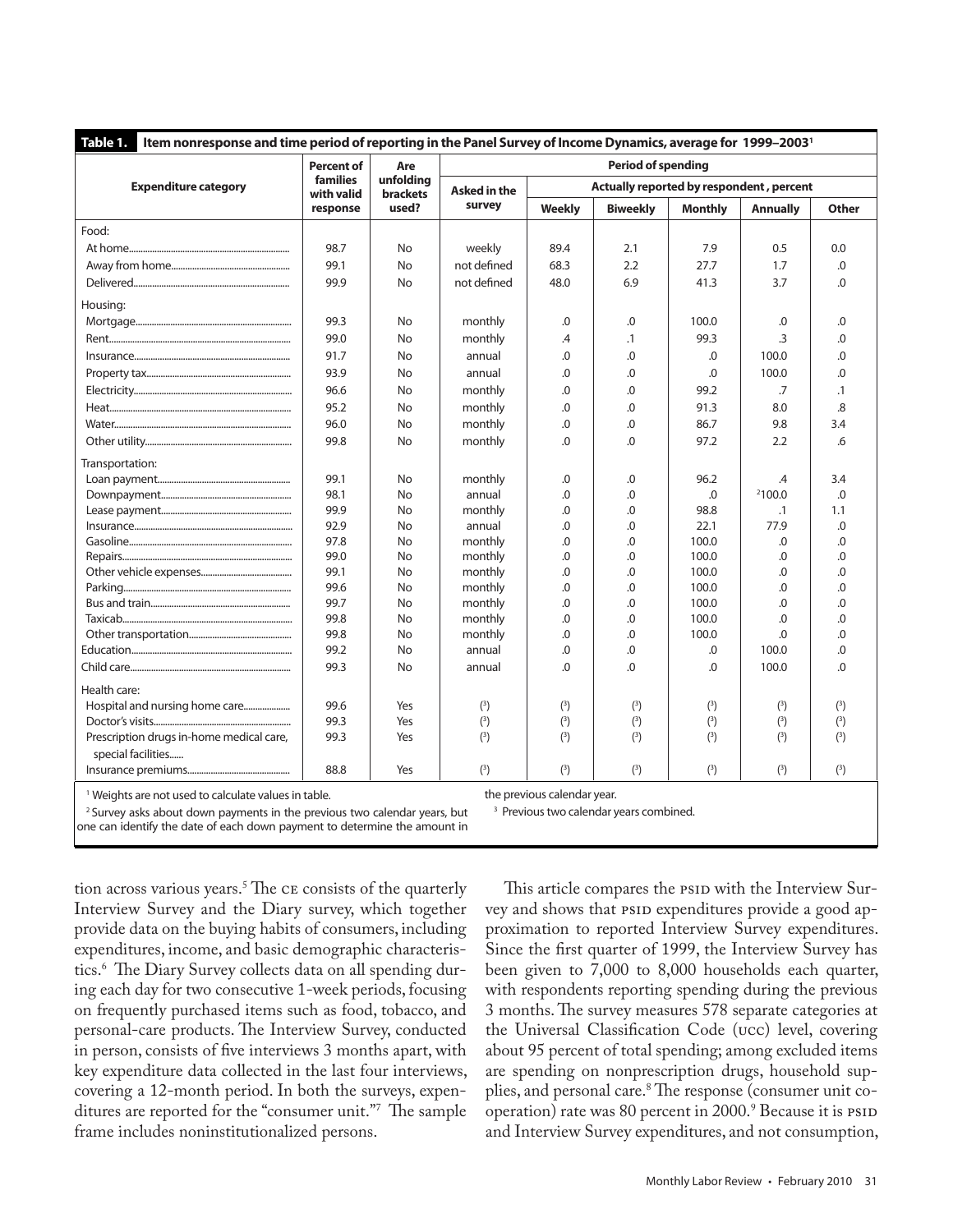| Exhibit 1.<br>Expenditures data collected in the PSID: 1968-2003 |                                                                                                                                                                                                                                                                                                                                                                                                                                      |                                         |  |  |  |
|------------------------------------------------------------------|--------------------------------------------------------------------------------------------------------------------------------------------------------------------------------------------------------------------------------------------------------------------------------------------------------------------------------------------------------------------------------------------------------------------------------------|-----------------------------------------|--|--|--|
| <b>Domain</b>                                                    | <b>Question in 2003</b>                                                                                                                                                                                                                                                                                                                                                                                                              | <b>Waves Available</b>                  |  |  |  |
| Food:                                                            |                                                                                                                                                                                                                                                                                                                                                                                                                                      |                                         |  |  |  |
| At home                                                          | F17 and F18: In addition to what you buy with food stamps, [you and anyone else in your family/you] do spend                                                                                                                                                                                                                                                                                                                         | 1968-2003,                              |  |  |  |
| Delivered                                                        | any money on food that you use at home? How much do you spend on that food in an average week?<br>F19 and F20: Do you have any food delivered to the door which isn't included in that? How much do you spend<br>on that food?                                                                                                                                                                                                       | except '73, '88, '89<br>1968, 1994-2003 |  |  |  |
| Away from home                                                   | F21: About how much do [you and anyone else in your family/you] spend eating out?                                                                                                                                                                                                                                                                                                                                                    | 1969-2003,<br>except '73, '88, '89      |  |  |  |
| Health care:<br>Hospital and nursing<br>home                     | H64: About how much did you pay out-of-pocket for nursing home and hospital bills in 2001 and 2002 com-<br>bined?                                                                                                                                                                                                                                                                                                                    | 1999-2003                               |  |  |  |
| Doctor                                                           | H70: About how much did you pay out-of-pocket for doctor, outpatient surgery, dental bills in 2001 and 2002<br>combined?                                                                                                                                                                                                                                                                                                             | 1999-2003                               |  |  |  |
| Prescription drugs                                               | H76: About how much did you pay out-of-pocket for prescriptions, in-home medical care, special facilities, and<br>other services in 2001 and 2002 combined?                                                                                                                                                                                                                                                                          | 1999-2003                               |  |  |  |
| Insurance                                                        | H63: Altogether, how much did [you/your family] pay for health insurance premiums, in 2001 and 2002 com-<br>bined, for (all of) the health insurance or health care coverage(s) you just mentioned? Please include<br>amounts you had automatically deducted from your pay, as well as amounts you paid directly.                                                                                                                    | 1999-2003                               |  |  |  |
| Housing:                                                         |                                                                                                                                                                                                                                                                                                                                                                                                                                      |                                         |  |  |  |
| Mortgage                                                         | A25: How much are your monthly mortgage payments?                                                                                                                                                                                                                                                                                                                                                                                    | 1968-2003,                              |  |  |  |
|                                                                  | A30: Do your payments include insurance premiums?                                                                                                                                                                                                                                                                                                                                                                                    | except '73, '74, '75,<br>'82, '88, '89  |  |  |  |
| Rent                                                             | A29: Do your payments include property tax?<br>A31: About how much rent do you pay a month?                                                                                                                                                                                                                                                                                                                                          | 1968-2003,                              |  |  |  |
| Insurance                                                        | A22: How much is your total yearly homeowner's insurance premium?                                                                                                                                                                                                                                                                                                                                                                    | except '88, '89<br>1991-2003            |  |  |  |
| Property tax                                                     | A21: About how much are your total yearly property taxes, including city, county, and school taxes?                                                                                                                                                                                                                                                                                                                                  | 1968-2003,                              |  |  |  |
| Electricity                                                      | A48: The next few questions are about amounts paid for utilities, such as electricity and water. How much                                                                                                                                                                                                                                                                                                                            | except '78, '88, '89<br>1981-83,        |  |  |  |
| Heat                                                             | [do you/does your family] usually pay for electricity per month on average?<br>A49: How much for gas or other types of heating fuel per month?                                                                                                                                                                                                                                                                                       | 1999-2003<br>1981-83,                   |  |  |  |
| Water and sewer                                                  | A50: How much [do you/does your family] usually pay for water and sewer per month?                                                                                                                                                                                                                                                                                                                                                   | 1999-2003<br>$1981 - 83$<br>1999-2003   |  |  |  |
| Other utilities                                                  | A51, A52, and A53: And do you have any other utility expenses? What were those other utilities expenses? On                                                                                                                                                                                                                                                                                                                          | 1981-83,                                |  |  |  |
|                                                                  | average, how much are these other utility expenses per month? [Cable, garbage, phone, sewer]                                                                                                                                                                                                                                                                                                                                         | 1999-2003                               |  |  |  |
| Transportation:                                                  |                                                                                                                                                                                                                                                                                                                                                                                                                                      |                                         |  |  |  |
| Vehicle loan payment<br>Down payment<br>Vehicle lease payment    | V20: How much are your payments and how often are they made?<br>V17: How much did you put down in cash? (Asked up to three times if the household has multiple vehicles?<br>V24: How much was your initial outlay for that lease—including your down payment and any fees?                                                                                                                                                           | 1968, 1999-2003<br>1999-2003            |  |  |  |
|                                                                  | V25: How much are your payments and how often are they made? (Asked up to three times if the household<br>has multiple vehicles)?                                                                                                                                                                                                                                                                                                    |                                         |  |  |  |
| Other vehicle expendi-                                           | X3: (Other than the car payments you already told me about,) how much did you pay in car payments?                                                                                                                                                                                                                                                                                                                                   | 1999-2003                               |  |  |  |
| tures                                                            |                                                                                                                                                                                                                                                                                                                                                                                                                                      |                                         |  |  |  |
| Insurance                                                        | X1: How much do [you/you and your family living there] pay for car insurance [per year/for all your vehicles per<br>year]?                                                                                                                                                                                                                                                                                                           | 1968, 1999-2003                         |  |  |  |
| Gasoline                                                         | X4: In the last month how much did [you/you and your family living there] pay for each of these transportation<br>related expenses?                                                                                                                                                                                                                                                                                                  | 1999-2003                               |  |  |  |
| Repairs and mainte-<br>nance                                     | X4:                                                                                                                                                                                                                                                                                                                                                                                                                                  | 1999-2003                               |  |  |  |
| Parking and carpool                                              | X4:                                                                                                                                                                                                                                                                                                                                                                                                                                  | 1999-2003                               |  |  |  |
| Bus fares and train fares                                        | X4:                                                                                                                                                                                                                                                                                                                                                                                                                                  | 1999-2003                               |  |  |  |
| <b>Taxicabs</b>                                                  | X4:                                                                                                                                                                                                                                                                                                                                                                                                                                  | 1999-2003                               |  |  |  |
| Other transportation                                             | X4:                                                                                                                                                                                                                                                                                                                                                                                                                                  | 1999-2003                               |  |  |  |
| Education                                                        | X6 and X7: In 2002, did [you/you and your family living there] have any school-related expenses such as<br>- Purchase or rental of books, supplies, uniforms, or equipment including computers and software<br>-Tuition or tutoring not including any amounts for day care or nursery school. I will ask you about those later;<br>-Room and board for a family member who is away at school? How much in total were these expenses? | 1999-2003                               |  |  |  |
| See footnotes at end of table.                                   |                                                                                                                                                                                                                                                                                                                                                                                                                                      |                                         |  |  |  |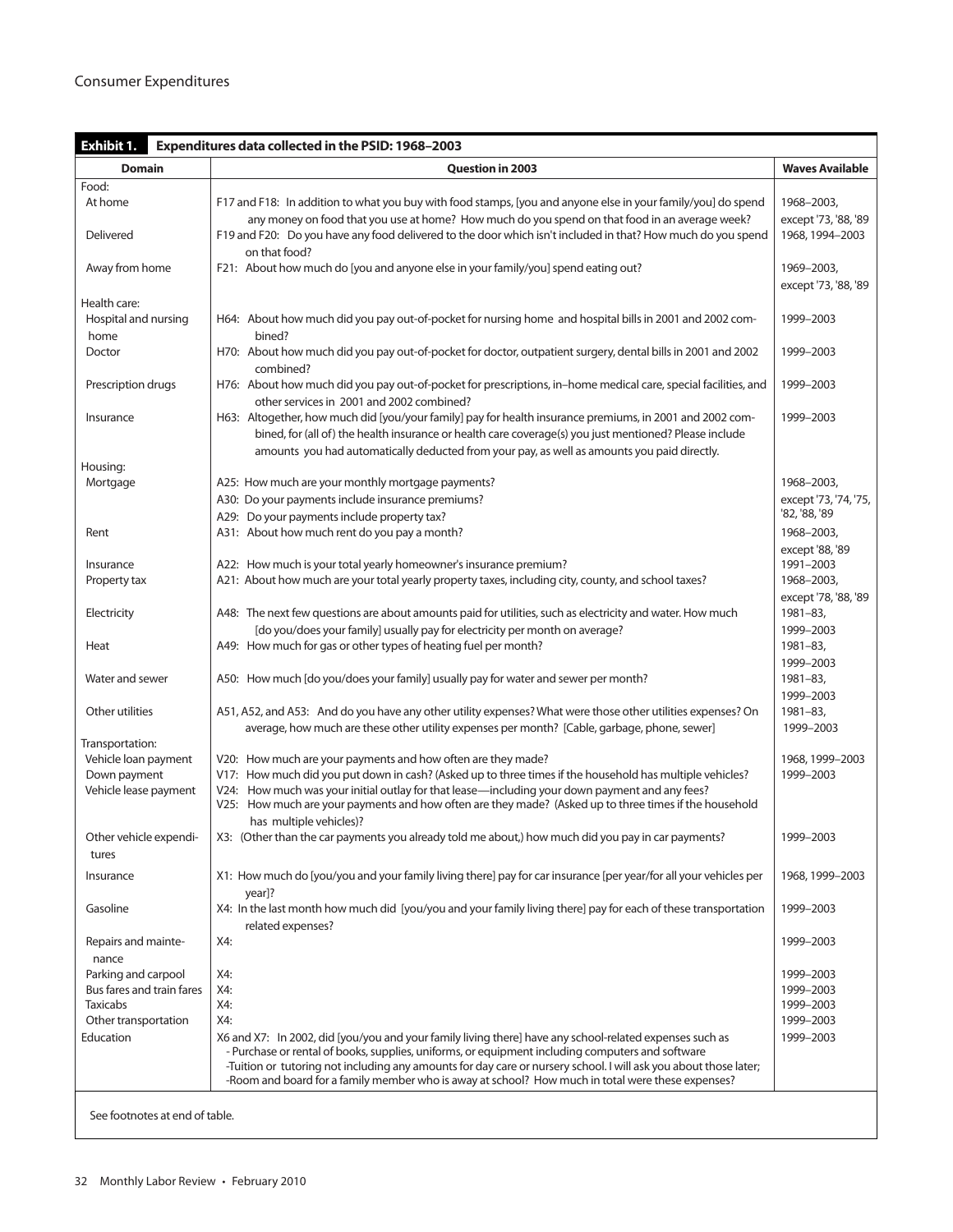| Exhibit 1.<br>Continued-Expenditures data collected in the PSID: 1968-2003                                                                                                                                                                                                                                                                                                                                 |                                                                                                                                                                                                                                                                                                                             |                                              |  |  |  |  |
|------------------------------------------------------------------------------------------------------------------------------------------------------------------------------------------------------------------------------------------------------------------------------------------------------------------------------------------------------------------------------------------------------------|-----------------------------------------------------------------------------------------------------------------------------------------------------------------------------------------------------------------------------------------------------------------------------------------------------------------------------|----------------------------------------------|--|--|--|--|
| <b>Domain</b>                                                                                                                                                                                                                                                                                                                                                                                              | <b>Question in 2003</b><br><b>Waves Available</b>                                                                                                                                                                                                                                                                           |                                              |  |  |  |  |
| Child Care                                                                                                                                                                                                                                                                                                                                                                                                 | X8, X9, and X10: In 2002, were there any other school-related expenses not already covered in the previous<br>guestion? What other types of school-related expenses did you have? Altogether, how much were these<br>other expenses?<br>F7: How much did [you/you and your family living there] pay for child care in 2002? | 1970, '71, '72, '76,<br>'77, '79, '85, 1988- |  |  |  |  |
| 2003<br>lease and loan related payment information was asked in question X3, X3<br>Mortgage payment question, A25, was asked for up to two mortgages.<br>will be positive if, for example, the household has four or more vehicles.<br><sup>2</sup> Vehicle loan and lease payment questions, V17, V20, V24 and V25, were<br>asked up to three times if the household has multiple vehicles. Other vehicle |                                                                                                                                                                                                                                                                                                                             |                                              |  |  |  |  |

that are being compared, expenditures on durables are not converted into flows of services received.10

## **A comparison of psid and ce expenditures**

Consumption expenditures in both data sets were annualized. For the psip, if an amount was reported for a period of less than 1 year, it was inflated by the reciprocal of the fraction of the year that the report covers. If the report was for more than 1 year, the amount was deflated, effectively assuming that spending was uniform over the period. For the CE, BLS procedures for calculating the weighted mean across interviews were followed.<sup>11</sup>

There are many reasonable approaches to imputing values for families with item nonresponse. However, given the psid's low rate of nonresponse, estimates of spending are relatively insensitive to the choice of imputation strategy. Table 2 reports average psip spending for each category when the missing data are dropped (implicitly assuming that spending for families with item nonresponse is equal to the average among families that responded) and when the missing data are imputed with the use of a model that includes a third-order polynomial in age and an unrestricted spline for family size. The imputation models were fit separately for each expenditure category listed in table 2 using ordinary least squares.

The ce measures far more spending categories than the psid does. Accordingly, we mapped the ucc codes from the ce into the psid categories. Details of this mapping are given in exhibit 2. The mapping was determined by having two coders independently map the ucc codes into the psid categories. Differences were reconciled through close inspection of each ucc.

For each psid category, average spending for the psid and the ce in 2001 is shown in the first and third columns of table 3; subsequent columns report comparisons for 1999 and 2003. Estimates for certain subcategories are significantly different in some cases, most likely because of respondent misallocation of spending into narrowly defined categories. These differences aside, total spending in each major category aligns fairly closely across the two surveys, especially considering the differences in survey design. For example, in 2001 total spending on food in the PSID is 8 percent higher than in the CE, total housing aligns exactly, and total transportation spending is 5 percent lower. These three categories account for 86 percent of spending measured in the *PSID*.

The gaps are larger for spending on health care, education, and child care, with psid respondents reporting higher amounts in each case. In mapping education expenditures between the two surveys, the ce uccs of computers, computer systems, and related hardware for nonbusiness use, and those of computer software and accessories for nonbusiness use (but not limited to school-related use) were included, which would lead to a higher estimate for the ce than the psid. Moreover, ce ucc 660900—supplies and equipment expenses for "other schools," such as business, secretarial, technical, and trade schools—also was included, to match with the PSID category "other schoolrelated expenditures." However, this ucc also covers such expenses for daycare centers and nursery schools, which, alternatively, can be counted as child care expenses. In this article, these expenditures are characterized as school related. However, even given this potential inconsistency, the PSID education expenditure estimate is still higher than that of the ce.

With all psip categories combined, annual spending totals \$25,961, a figure that is 2 percent greater than ce spending. (See table 3.) Estimates for 1999 and 2003 are similar, with psip total spending 4 percent lower than CE spending in 1999 and 1 percent higher in 2003.

Spending on categories included in the PSID totals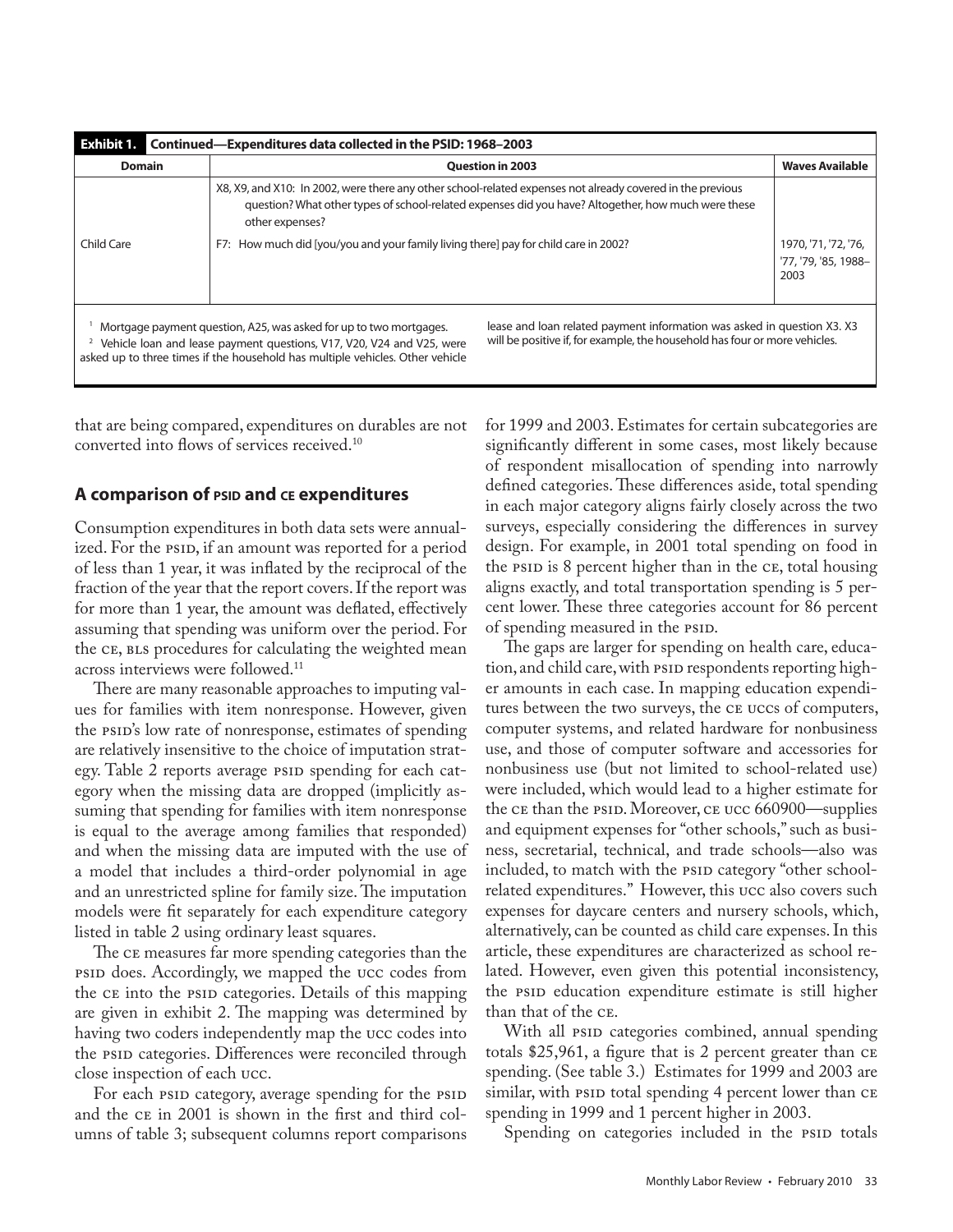| Table 2.<br>Average spending before and after imputation for item nonresponse, Panel Study of Income Dynamics, 2001 wave |                                                      |                                                                  |                              |                              |                              |                                                                 |  |
|--------------------------------------------------------------------------------------------------------------------------|------------------------------------------------------|------------------------------------------------------------------|------------------------------|------------------------------|------------------------------|-----------------------------------------------------------------|--|
|                                                                                                                          |                                                      | <b>Before imputation</b>                                         |                              | <b>After imputation</b>      |                              |                                                                 |  |
| Inputation                                                                                                               | <b>Number of</b><br>families with<br>valid responses | <b>Percent of</b><br>families with<br>spending<br>greater than 0 | <b>Unconditional</b><br>mean | <b>Number of</b><br>families | <b>Unconditional</b><br>mean | <b>Unconditional</b><br>mean after<br>trimming top<br>1 percent |  |
|                                                                                                                          | 7,228                                                | 98.8                                                             | 5,936                        | 7,406                        | 5,899                        | 5,724                                                           |  |
|                                                                                                                          | 7,276                                                | 97.1                                                             | 3,990                        | 7,406                        | 3,969                        | 3,881                                                           |  |
|                                                                                                                          | 7,318                                                | 89.9                                                             | 1,829                        | 7,406                        | 1,825                        | 1,770                                                           |  |
|                                                                                                                          | 7,397                                                | 13.1                                                             | 105                          | 7,406                        | 105                          | 81                                                              |  |
|                                                                                                                          | 5,841                                                | 100.0                                                            | 10,783                       | 7,406                        | 1,0471                       | 9,777                                                           |  |
|                                                                                                                          | 6,543                                                | 42.2                                                             | 4.493                        | 7,406                        | 4,737                        | 4,153                                                           |  |
|                                                                                                                          | 7.337                                                | 33.9                                                             | 2,006                        | 7.406                        | 2.014                        | 1,789                                                           |  |
|                                                                                                                          | 6,822                                                | 54.5                                                             | 363                          | 7,406                        | 376                          | 344                                                             |  |
|                                                                                                                          | 6,977                                                | 56.1                                                             | 1,210                        | 7,406                        | 1,224                        | 1,107                                                           |  |
|                                                                                                                          | 6,867                                                | 92.8                                                             | 2,128                        | 7,406                        | 2,120                        | 2,048                                                           |  |
|                                                                                                                          | 6,496                                                | 84.0                                                             | 5,892                        | 7,406                        | 5,921                        | 5,471                                                           |  |
|                                                                                                                          | 7,246                                                | 27.7                                                             | 1,188                        | 7,406                        | 1,192                        | 1,072                                                           |  |
|                                                                                                                          | 7,219                                                | 19.8                                                             | 1,363                        | 7,406                        | 1,367                        | 996                                                             |  |
|                                                                                                                          | 7.365                                                | 5.4                                                              | 393                          | 7,406                        | 392                          | 256                                                             |  |
|                                                                                                                          | 6,871                                                | 83.5                                                             | 1,163                        | 7,406                        | 1,158                        | 1,073                                                           |  |
|                                                                                                                          | 7,264                                                | 84.6                                                             | 1,343                        | 7,406                        | 1,342                        | 1,259                                                           |  |
|                                                                                                                          | 7,332                                                | 40.5                                                             | 110                          | 7,406                        | 110                          | 90                                                              |  |
|                                                                                                                          | 7,338                                                | 24.1                                                             | 97                           | 7,406                        | 97                           | 84                                                              |  |
|                                                                                                                          | 7,374                                                | 6.2                                                              | 46                           | 7,406                        | 46                           | 24                                                              |  |
|                                                                                                                          | 7,383                                                | 4.7                                                              | 42                           | 7,406                        | 42                           | 18                                                              |  |
|                                                                                                                          | 7,383                                                | 2.4                                                              | 15                           | 7,406                        | 15                           | $\overline{4}$                                                  |  |
|                                                                                                                          | 7,387                                                | 3.1                                                              | 160                          | 7,406                        | 160                          | 46                                                              |  |
|                                                                                                                          | 7,362                                                | 32.9                                                             | 1,199                        | 7,406                        | 1,199                        | 831                                                             |  |
|                                                                                                                          | 7,379                                                | 14.9                                                             | 341                          | 7,406                        | 342                          | 234                                                             |  |
|                                                                                                                          | 6.746                                                | 88.4                                                             | 2,100                        | 7,406                        | 2,129                        | 1,873                                                           |  |
|                                                                                                                          | 7,383                                                | 27.2                                                             | 310                          | 7,406                        | 311                          | 147                                                             |  |
|                                                                                                                          | 7,366                                                | 68.7                                                             | 427                          | 7,406                        | 426                          | 351                                                             |  |
| Prescriptions, in-home medical care,                                                                                     |                                                      |                                                                  |                              |                              |                              |                                                                 |  |
|                                                                                                                          | 7,370                                                | 74.2                                                             | 338                          | 7,406                        | 339                          | 272                                                             |  |
|                                                                                                                          | 6,770                                                | 63.6                                                             | 1,056                        | 7,406                        | 1,052                        | 974                                                             |  |

<sup>1</sup> PSID family weights are used to calculate means and percents.

<sup>2</sup> For utilities, downpayments, and leases, the proportion with valid responses reported in table 1 multipled by the sample size (7,406) does not equal the number of families with valid responses reported here. For utilities, if any individual component does not have a valid response, total utilities are counted as not having a valid response. For vehicles, some households can have multiple cars. In table 1, if the family reports one valid downpayment for a car, it is counted as valid. Here, the sum of all car downpayments for cars is reported, and if any car downpayments is invalid, the sum is invalid. The same is true of lease payments.

\$25,340, as measured by the ce in 2001. This figure accounts for 72 percent of total spending across all ce categories, including those not collected in the PSID (not shown in tables). This spending gap falls largely into five categories not measured in the 1999, 2001, or 2003 PSID waves: home repairs and maintenance (\$1,200 in the 2001 ce), household furnishing and equipment (\$1,400), clothing and apparel (\$1,300), trips and vacations (\$1,300), and recreation and entertainment (\$1,200). To capture spending on these items, questions were added to the 2005 and subsequent waves of the PSID.

*Life-cycle expenditure profiles.* Chart 1 displays weighted cross-sectional life-cycle expenditure profiles from both the PSID and the CE surveys.<sup>12</sup> The chart also shows the 95-percent confidence interval for the PSID expenditures. For each data source, two different measures of expenditures are plotted, by the age of the family head. The first measure is the total of the expenditure categories collected in the PSID. The second measures total expendituresfor the psid, the imputed value of total expenditures; for the ce, the sum of all expenditure categories. The threeage-group moving average for each single year of age (for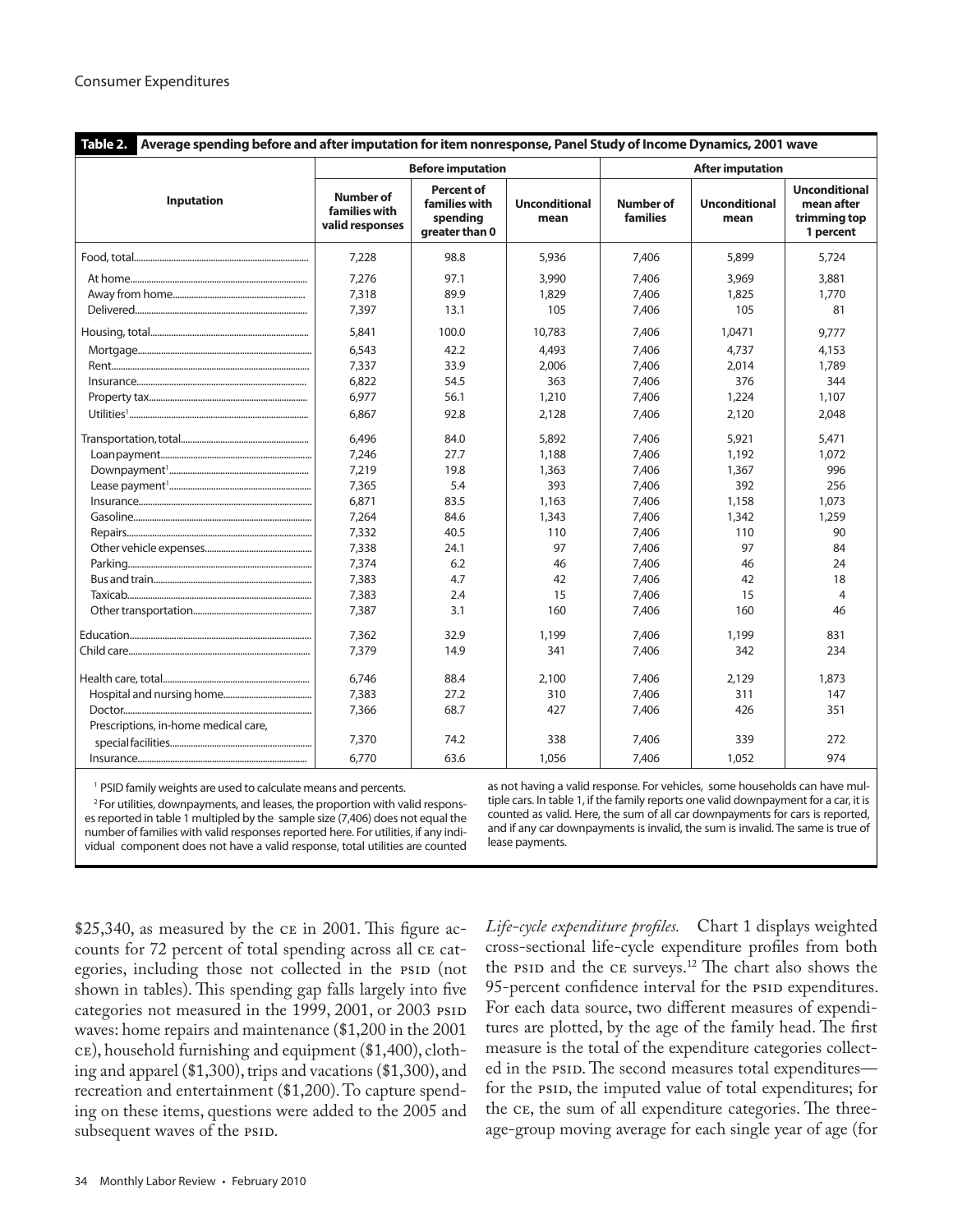**Table 3. Estimated expenditures in the Panel Survey of Income Dynamics (PSID) and the Consumer Expenditure Survey (CE), 2001, and means and ratios of means, 1999, 2001, and 20031**

| <u>and means and ratios of means, 1999, 2001, and 2003</u> |                            |                                              |                            |                                          |                                             |                                            |                                             |                                  |                                             |
|------------------------------------------------------------|----------------------------|----------------------------------------------|----------------------------|------------------------------------------|---------------------------------------------|--------------------------------------------|---------------------------------------------|----------------------------------|---------------------------------------------|
|                                                            | 2001                       |                                              |                            |                                          |                                             | 1999                                       |                                             | 2003                             |                                             |
|                                                            | <b>PSID</b>                |                                              | CE                         |                                          |                                             |                                            |                                             |                                  |                                             |
| <b>Expenditure category</b>                                | Uncon-<br>ditional<br>mean | <b>Percent of</b><br>total ex-<br>penditures | Uncon-<br>ditional<br>mean | Percent<br>of total<br>expendi-<br>tures | <b>Ratio of</b><br>means,<br><b>PSID/CE</b> | Uncon-<br>ditional<br>mean,<br><b>PSID</b> | <b>Ratio of</b><br>means,<br><b>PSID/CE</b> | Uncon-<br>ditional<br>mean, PSID | <b>Ratio of</b><br>means,<br><b>PSID/CE</b> |
|                                                            | 25,961                     | 100.0                                        | 25,340                     | 100.0                                    | 1.02                                        | 22,449                                     | 0.96                                        | 26,994                           | 1.01                                        |
| Food                                                       |                            |                                              |                            |                                          |                                             |                                            |                                             |                                  |                                             |
|                                                            | 5,899                      | 22.7                                         | 5,482                      | 21.6                                     | 1.08                                        | 5,397                                      | 1.03                                        | 6,058                            | 1.10                                        |
|                                                            | 3,969                      | 15.3                                         | 3,817                      | 15.1                                     | 1.04                                        | 3,735                                      | 1.04                                        | 4,070                            | 1.06                                        |
|                                                            | 1,825                      | 7.0                                          | 1,339                      | 5.3                                      | 1.36                                        | 1,575                                      | 1.16                                        | 1,858                            | 1.35                                        |
|                                                            | 105                        | $\mathcal{A}$                                | $\binom{2}{ }$             | $\binom{2}{ }$                           | (2)                                         | 87                                         | $\binom{2}{ }$                              | 130                              | $\binom{2}{ }$                              |
|                                                            | (2)                        | (2)                                          | 326                        | 1.3                                      | (2)                                         | (2)                                        | (2)                                         | (2)                              | $\binom{2}{ }$                              |
| <b>Housing</b>                                             |                            |                                              |                            |                                          |                                             |                                            |                                             |                                  |                                             |
|                                                            | 10,471                     | 40.3                                         | 10,482                     | 41.4                                     | 1.00                                        | 8,931                                      | .94                                         | 10,764                           | .97                                         |
|                                                            | 4,737                      | 18.2                                         | 3,737                      | 1.5                                      | 1.27                                        | 3,773                                      | 1.10                                        | 4,762                            | 1.17                                        |
|                                                            | 2,014                      | 7.8                                          | 2,096                      | 8.3                                      | .96                                         | 1,918                                      | .96                                         | 2,053                            | .96                                         |
|                                                            | 376                        | 1.4                                          | 256                        | 1.0                                      | 1.47                                        | 334                                        | 1.40                                        | 447                              | 1.51                                        |
|                                                            | 1,224                      | 4.7                                          | 1,291                      | 5.1                                      | .95                                         | 1.046                                      | .87                                         | 1,331                            | .95                                         |
|                                                            | 2,120                      | 8.2                                          | 2,206                      | 8.7                                      | .96                                         | 1,860                                      | 1.02                                        | 2,171                            | .95                                         |
|                                                            | $\binom{2}{ }$             | $\binom{2}{ }$                               | 896                        | 3.5                                      | $\binom{2}{ }$                              | $\binom{2}{ }$                             | $\binom{2}{ }$                              | $\binom{2}{ }$                   | $\binom{2}{ }$                              |
| <b>Transportation</b>                                      |                            |                                              |                            |                                          |                                             |                                            |                                             |                                  |                                             |
|                                                            | 5,921                      | 2.3                                          | 6,251                      | 24.7                                     | .95                                         | 4,994                                      | .86                                         | 6,148                            | .94                                         |
|                                                            | 1,192                      | 4.6                                          | 1,514                      | 6.0                                      | .79                                         | 1,071                                      | .76                                         | 1,403                            | .80                                         |
|                                                            | 1,367                      | 5.3                                          | 1,214                      | 4.8                                      | 1.13                                        | 1,186                                      | .98                                         | 1,237                            | .96                                         |
|                                                            | 392                        | 1.5                                          | 340                        | 1.3                                      | 1.15                                        | 291                                        | .96                                         | 227                              | .96                                         |
|                                                            | 1,158                      | 4.5                                          | 819                        | 3.2                                      | 1.41                                        | 1,085                                      | 1.13                                        | 1,475                            | 1.63                                        |
|                                                            | 1,342                      | 5.2                                          | 1,268                      | 5.0                                      | 1.06                                        | 979                                        | .94                                         | 1,315                            | 1.00                                        |
|                                                            | 110                        | .42                                          | 631                        | 2.5                                      | .17                                         | 89                                         | .14                                         | 100                              | .17                                         |
| Other vehicle expenses                                     | 97                         | .37                                          | $^{(2)}$                   | $\binom{2}{ }$                           | (2)                                         | 95                                         | $\binom{2}{ }$                              | 103                              | $\binom{2}{ }$                              |
|                                                            | 46                         | .18                                          | 28                         | .10                                      | 1.64                                        | 34                                         | 1.36                                        | 43                               | 1.54                                        |
|                                                            | 42                         | .16                                          | 98                         | .40                                      | 0.43                                        | 35                                         | .38                                         | 58                               | .70                                         |
|                                                            | 15                         | .06                                          | 17                         | .10                                      | 0.88                                        | 11                                         | .65                                         | 24                               | 1.50                                        |
| Other transportation                                       | 160                        | .62                                          | $^{(2)}$                   | $\binom{2}{ }$                           | $\binom{2}{ }$                              | 118                                        | (2)                                         | 163                              | $\binom{2}{ }$                              |
| Public transportation                                      | (2)                        | (2)                                          | 322                        | 1.3                                      | (2)                                         | (2)                                        | (2)                                         | (2)                              | $\binom{2}{ }$                              |
|                                                            |                            |                                              |                            |                                          |                                             |                                            |                                             |                                  |                                             |
|                                                            | 1,199                      | 4.6                                          | 914                        | 3.6                                      | 1.31                                        | 1,030                                      | 1.16                                        | 1,217                            | 1.13                                        |
|                                                            | 342                        | 1.3                                          | 273                        | 1.1                                      | 1.25                                        | 274                                        | 1.21                                        | 346                              | 1.26                                        |
|                                                            |                            |                                              |                            |                                          |                                             |                                            |                                             |                                  |                                             |
| <b>Health care</b>                                         |                            |                                              |                            |                                          |                                             |                                            |                                             |                                  |                                             |
|                                                            | 2,129                      | 8.2                                          | 1,938                      | .40                                      | 1.10                                        | 1,823                                      | 1.04                                        | 2,461                            | 1.14                                        |
| Hospital and nursing home                                  | 311                        | 1.2                                          | 109                        | 1.8                                      | 2.85                                        | 315                                        | 3.08                                        | 354                              | 3.03                                        |
|                                                            | 426                        | 1.6                                          | 455                        |                                          | .94                                         | 368                                        | .85                                         | 480                              | 1.04                                        |
| Prescriptions, in-home medical                             |                            |                                              |                            |                                          |                                             |                                            |                                             |                                  |                                             |
|                                                            | 339                        | 1.3                                          | 364                        | 1.4                                      | .93                                         | 272                                        | .83                                         | 412                              | .87                                         |
|                                                            | 1,052                      | 4.1                                          | 952                        | 3.8                                      | 1.11                                        | 868                                        | .97                                         | 1,215                            | 1.09                                        |
| <sup>1</sup> Weights are used to calculate all estimates.  |                            |                                              |                            |                                          | <sup>2</sup> Not applicable.                |                                            |                                             |                                  |                                             |

example, 25 to 27 years, 26 to 28 years, 27 to 29 years and so forth.) is calculated for each year (1999, 2001, and 2003) and then averaged across the years. Chart 1 does not control for any household characteristics (for instance, gender of head of household and family size). The profiles represent how, at a given point in time, consumption expenditures differ for family heads at different points in

the life cycle and thus reflect changes in household size, composition, and other factors over the life cycle.

The chart shows that, for the categories measured in the PSID, the life-cycle expenditure profiles in the two data sets are similar. The lower profiles show that spending in the categories measured in the PSID rise through the late forties or early fifties and then fall almost monotonically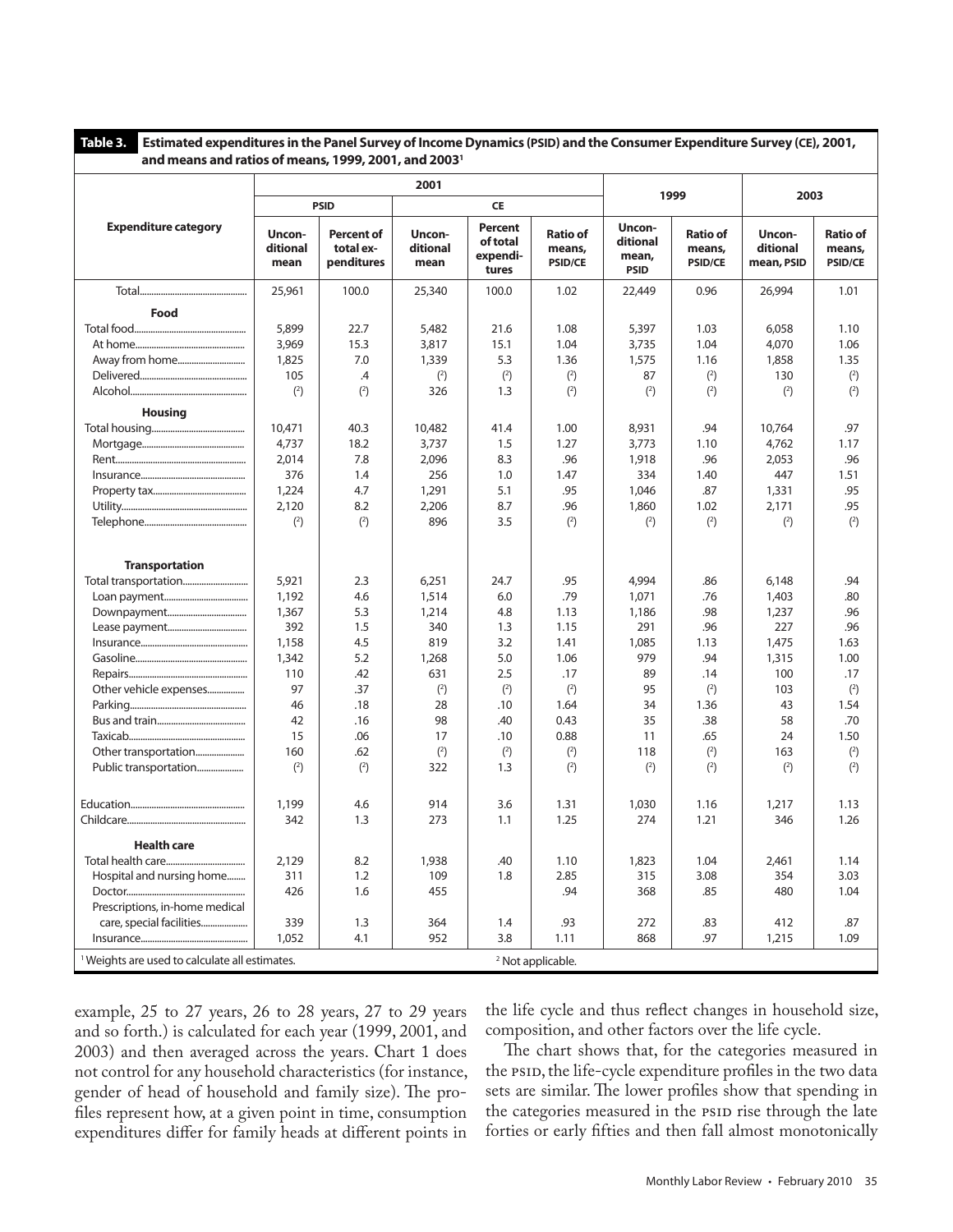

through the mid-seventies. The one period when the patterns for the two data sources diverge somewhat is in the early fifties, and this is due almost entirely to the gap in education expenditures at those ages. Notice that, despite this slight divergence, the ce series lies almost everywhere within the 95-percent confidence band of the PSID series.

The upper two profiles display total spending. For the ce, the data are total measured expenditures, including categories not measured in the psid. For the psid, total spending is imputed with a strategy developed by Jonathan Skinner.13 The ce data are used to estimate a regression of total expenditures on the expenditure categories measured in the psip. Then, the coefficients from that regression are used together with PSID data to predict total psid expenditures. The value of R-squared from the imputation regression is 0.89; the estimated coefficients are reported in table 4.

Chart 1 shows that total ce expenditures and imputed total psip expenditures are similar. The profiles imply spending of roughly \$30,000 per year in the late twenties, increasing to above \$40,000 in the late forties (ce) and early fifties (PSID). Spending falls thereafter, so that by the late sixties it is about the same as the level experienced by families headed by people in their midtwenties. The

two series are generally very close, with the ce series lying within the 95-percent confidence interval for the PSID throughout virtually the entire life cycle. The point estimate of the psip series is often somewhat higher than that of the ce after middle age, but the difference is typically statistically insignificant. The slightly higher point estimate of the imputed expenditure in the PSID is consistent with what Jonathan Fisher and David Johnson found. Expanding the Skinner imputation strategy by including demographic characteristics, they also report a slightly higher imputed total consumption in the psip than in the ce. 14 On balance, both their results and the ones presented here indicate that, measured against the benchmark of the ce, the psid expenditure data provide a high-quality estimate of household expenditure behavior.

THIS ARTICLE HAS DEMONSTRATED that PSID and CE estimates of expenditures in most broad categories align closely despite substantial differences in their instruments and design features. Also, cross-sectional lifecycle consumption expenditure profiles are similar in the two surveys. Because the PSID expanded the set of questions on consumption expenditures 1999, it now gives a very good approximation of the consumption expenditures provided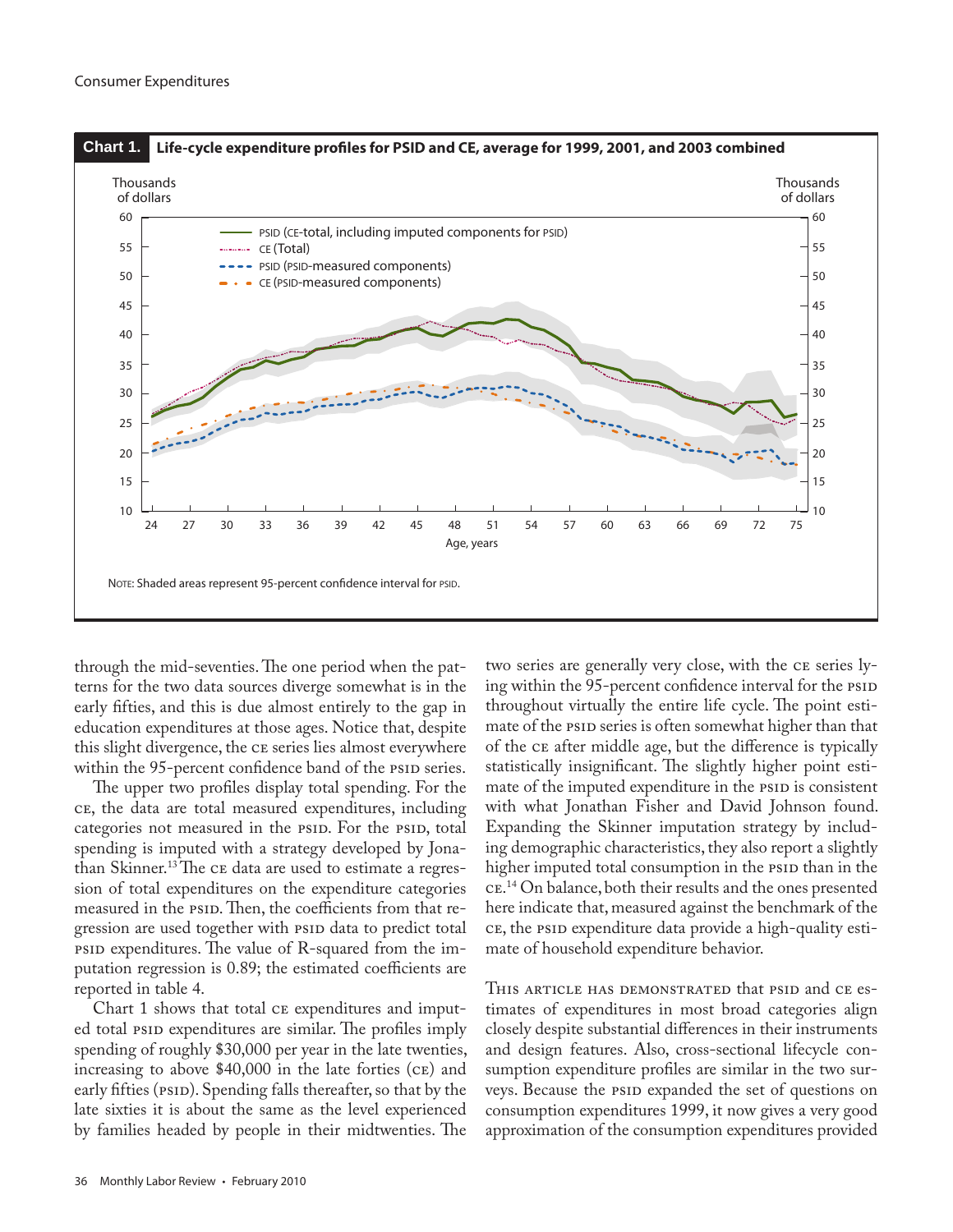| <b>Exhibit 2.</b><br>Mapping of Universal Classification Codes from Consumer Expenditure Survey into Panel Survey of Income<br><b>Dynamics Categories</b> |                                                                                                                                                                                                                                                                                                                                                              |  |  |  |
|-----------------------------------------------------------------------------------------------------------------------------------------------------------|--------------------------------------------------------------------------------------------------------------------------------------------------------------------------------------------------------------------------------------------------------------------------------------------------------------------------------------------------------------|--|--|--|
| <b>Panel Survey of Income Dynamics</b><br><b>Consumption Category</b>                                                                                     | <b>Consumer Expenditure Survey Universal Classification Codes</b>                                                                                                                                                                                                                                                                                            |  |  |  |
| Food <sup>1</sup> .<br>At home                                                                                                                            | 190904, 790220, 790230                                                                                                                                                                                                                                                                                                                                       |  |  |  |
| Delivered<br>Away from home                                                                                                                               | 190901, 190902, 190903, 790410, 790430, 800700                                                                                                                                                                                                                                                                                                               |  |  |  |
| Health care<br>Hospital and nursing home<br>Doctor                                                                                                        | 570110, 570210, 570220, 570230<br>560110, 560210, 560310, 560330, 560400                                                                                                                                                                                                                                                                                     |  |  |  |
| Prescription drugs<br>Insurance.                                                                                                                          | 340906, 540000, 550110, 550320, 550330, 550340, 570901, 570903, 570240<br>580111, 580112, 580113, 580114, 580311, 580312, 580901, 580903, 580904, 580905, 580906                                                                                                                                                                                             |  |  |  |
| Housing<br>Mortgage<br>Rent<br>Insurance<br>Property tax                                                                                                  | 220311, 220312, 220321, 220322, 830201, 830202<br>210110, 800710<br>220121, 220122<br>220211, 220212                                                                                                                                                                                                                                                         |  |  |  |
| Utilities <sup>2</sup>                                                                                                                                    | 250111, 250112, 250113, 250114, 250211, 250212, 250213, 250214, 250221, 250222, 250223,<br>250224, 250901, 250902, 250903, 250904, 260111, 260112, 260113, 260114, 260211, 260212,<br>260213, 260214, 270211, 270212, 270213, 270214, 270310, 270411, 270412, 270413, 270414,<br>270901, 270902, 270903, 270904                                              |  |  |  |
| Transportation.<br>Vehicle loan payment<br>Downpayment<br>Vehicle lease payment<br>Insurance<br>Gasoline<br>Repairs                                       | 870103, 870104, 870203, 870204<br>870101, 870102, 870201, 870202<br>450310, 450313, 450314, 450410, 450413, 450414<br>450311, 450411, 500110<br>470111, 470112, 470113<br>470220, 470211, 470212, 480110, 480213, 480214, 490110, 490211, 490212, 490221, 490231,<br>490232, 490311, 490312, 490313, 490314, 490318, 490319, 490411, 490412, 490413, 490501, |  |  |  |
| Other vehicle payments                                                                                                                                    | 490502, 490900, 520410                                                                                                                                                                                                                                                                                                                                       |  |  |  |
| Parking<br>Bus<br>Taxicab<br>Other transportation                                                                                                         | 520531, 520532<br>530311, 530312, 530501, 530902, 530210<br>530411, 530412<br>520511, 520512, 520521, 520522, 520542, 520902, 520903, 520904, 520905, 520906, 520907,                                                                                                                                                                                        |  |  |  |
| Education                                                                                                                                                 | 530110, 530901                                                                                                                                                                                                                                                                                                                                               |  |  |  |
| Schooling<br>Other school-related expenditures<br>Childcare                                                                                               | 190901, 210310, 370903, 390901, 660110, 660210, 660310, 660900, 670110, 670210, 670901, 670902, 800802, 800804<br>690111,690112<br>340211, 340212, 670310                                                                                                                                                                                                    |  |  |  |
|                                                                                                                                                           |                                                                                                                                                                                                                                                                                                                                                              |  |  |  |

<sup>1</sup> The Universal Classification Codes of alcoholic beverages consumed at home, in restaurants, and on trips—200900, 790310, 790320, and 790420 are also included to match with the PSID total food expenditure, although these UCCs are not assigned to food at home or food away from home. <sup>2</sup> The Universal Classification Codes of telephone services-270101 and 270102—are included in order to match the PSID total housing expenditures.

<sup>3</sup> The Consumer Expenditure Survey has Universal Classification Codes for expenditures on motorcycles, mopeds, scooters, and private airplanes. The Panel Survey of Income Dynamics explicitly asked households not to include these payments when they report vehicle expenditures. 4 Universal Classification Codes 450311 and 450411 encompass other charges on leased vehicles, such as maintenance charges.

by the ce.

Most likely, the ce will remain the primary data set for cross-sectional analyses. The survey collects detailed expenditure data on a continuous quarterly basis, so ce data permit highly accurate assessments of year-to-year changes in expenditures across the population. Also, because the ce has collected comprehensive expenditure data for more than two decades, long-term trends can only be analyzed with that survey.

Still, given the PSID's longitudinal nature, its genealogical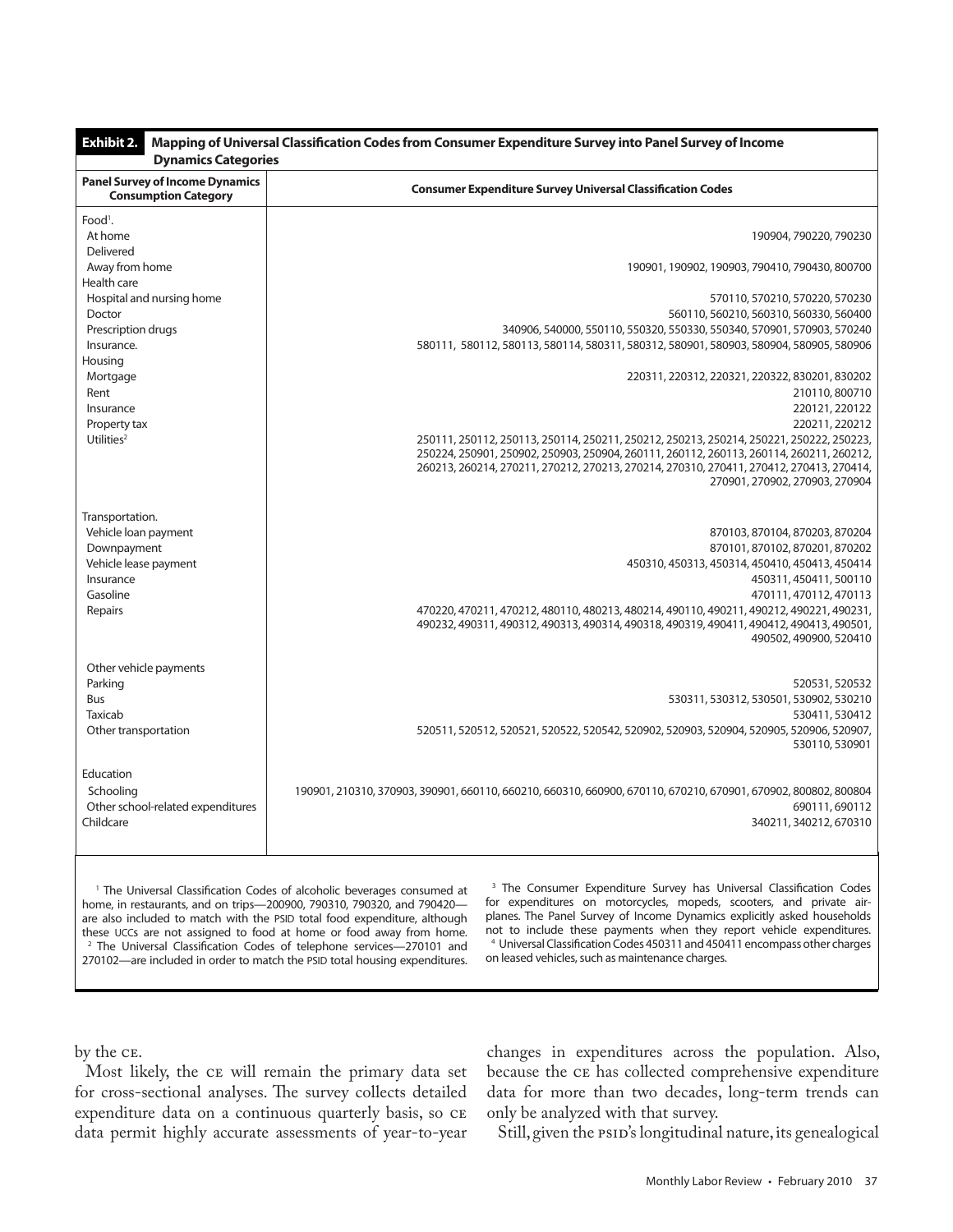**survey expenditures used to impute total expenditures in the Panel Study of Income Dynamics Imputation Coefficient p-value** Spending on: Constant.................................................................. –2546 <0.0001 Food at home........................................................ 1.19 <0.0001 Food away............................................................... 2.35 <0.0001 Mortgage................................................................ 1.01 <0.0001 Rent............................................................................ 1.16 <0.0001 Home insurance................................................... 2.10 <0.0001 Property tax............................................................ 2.62 <0.0001 Utilities...................................................................... 2.00 <0.0001 Transportation....................................................... 1.26 <0.0001 Education................................................................ 1.18 <0.0001 Child care................................................................. 1.59 <0.0001 Health care.............................................................. 1.42 <0.0001

**Table 4. Ordinary least square model of total Consumer Expenditure**

**Notes**

ACKNOWLEDGMENTS: This research was supported in part by a grant to the National Poverty Center at the University of Michigan from the Assistant Secretary for Planning and Evaluation, U. S. Department of Health and Human Services. We thank Laurie Pounder and Jonathan Fisher for assisting with the validation of the mapping of Universal Classification Codes from the CE into the PSID. We also thank Richard Bavier, Rebecca Blank, Jonathan Fisher, Gary Solon, James Sullivan, the editor and an anonymous referee of the *Monthly Labor Review*, and seminar participants at the Bureau of Labor Statistics and the NBER Summer Institute for comments on a previous draft. Address correspondence to Geng Li, Mail Stop #93, Federal Reserve Board, Washington, DC 20551, Geng.Li@frb.gov. Any views expressed in this article are those of the authors and not necessarily those of the Federal Reserve Board or any sponsoring agency or organization.

<sup>1</sup> The 2001 and 2003 Consumption and Activities Mail Surveys, supplements to the Health and Retirement Study, gathered comprehensive assessments of expenditures of people 50 years and older, allowing longitudinal analyses of consumption in this panel study.

2 John Fitzgerald, Peter Gottschalk, and Robert Moffitt, "An Analysis of Sample Attrition in Panel Data," *Journal of Human Resources*, Spring 1998, pp. 251–99; and Sean Becketti, William Gould, Lee Lillard, and Finis Welch, "The Panel Study of Income Dynamics after Fourteen Years: An Evaluation," *Journal of Labor Economics*, October 1988, pp. 472–92.

<sup>3</sup> The use of so-called unfolding brackets in the PSID questions on wealth has been found to reduce item nonresponse substantially. (See Thomas Juster and James P. Smith, "Improving Quality of Economic Data: Lessons from the HRS and AHEAD," *Journal of the American Statistical Association,* March,1997, pp. 1268–78.). The health care expenditure questions added in 1999 also offer respondents unfolding brackets. For example, if the respondent says "don't know" when asked the amount spent on prescription drugs, in-home medical care, special facilities, and other services combined, the respondent is asked, "Would it amount to \$5,000 or more?" If the respondent says "yes," then he or she is asked in subsequent questions whether it is more than \$10,000 and then more than \$20,000. If the respondent says "no," then he or she is asked in subsequent questions whether it was more than \$1,000. If the respondent says "no" again, he or she is then asked if the amount was more than \$500. If the respondent continues to respond

design, and the wealth of information it provides on labor market and demographic variables, several new areas of research can be advanced with the use of PSID consumption expenditure data. For example, previous research using cross-sectional data has documented that income-poor families consume substantially more than their annual income.15 Does this result hold when both income and consumption expenditures are measured over multiple years? Similarly, a large literature documents a strong intergenerational relationship between wealth and income.16 Is there a similar intergenerational pattern for consumption expenditure? Using the PSID to answer these and other questions will greatly enrich our understanding of consumption behavior and provide a useful complement to research that analyzes the CE.  $\Box$ 

"don't know," the series of questions is terminated.

4 Over the 1999, 2001, and 2003 waves analyzed in this article, 15 respondents had expenditures in one category that were several orders of magnitude larger than the average spending across all families for that category. In these cases, the value was assumed to be invalid and was imputed using the same approach used for item nonresponse (described subsequently).

5 David Cutler and Lawrence Katz, "Rising Inequality? Changes in the Distribution of Income and Consumption in the 1980s," *American Economic Review*, May 1992, pp. 546–51.

<sup>6</sup> *Consumer Expenditure Survey Anthology, 2003*, Report 967 (Bureau of Labor Statistics, 2003), on the Internet at **www.bls.gov/cex/csxanthol03. pdf** (visited March 3, 2010).

 $7A$  consumer unit is defined as (1) all members of a household who are related by blood, marriage, adoption, or some other legal arrangement; (2) a person living alone or sharing a household with others, living as a roomer in a private home or lodging house, or living permanently in a hotel or motel, but who is financially independent; or (3) two or more persons living together who combine their incomes and make joint expenditure decisions. Financial independence is determined by three expense categories: housing, food, and other living expenses. To be considered financially independent, the respondent must provide expenditures, either entirely or in part, in at least two of the three categories.

<sup>8</sup>*Consumer Expenditure Survey, 2000: Interview Survey and Detailed Expenditure Files* (Bureau of Labor Statistics, 2002), distributed by Interuniversity Consortium for Political and Social Research, Ann Arbor, MI, 2002.

## <sup>9</sup> *Ibid*., p. 247.

<sup>10</sup> Note that the conventional method for imputing consumption expenditure is to apply a linear transformation to the stock of durable goods. If expenditure outlays on durables are similar across the two surveys, it is likely that the stock of durables and the flows of services would be similar across the surveys as well.

<sup>11</sup> Because of the evolving structure of the CE sample design, the weight assigned to each consumer unit changes over quarters. Therefore, the annual weighted mean is computed by adding four quarterly weighted